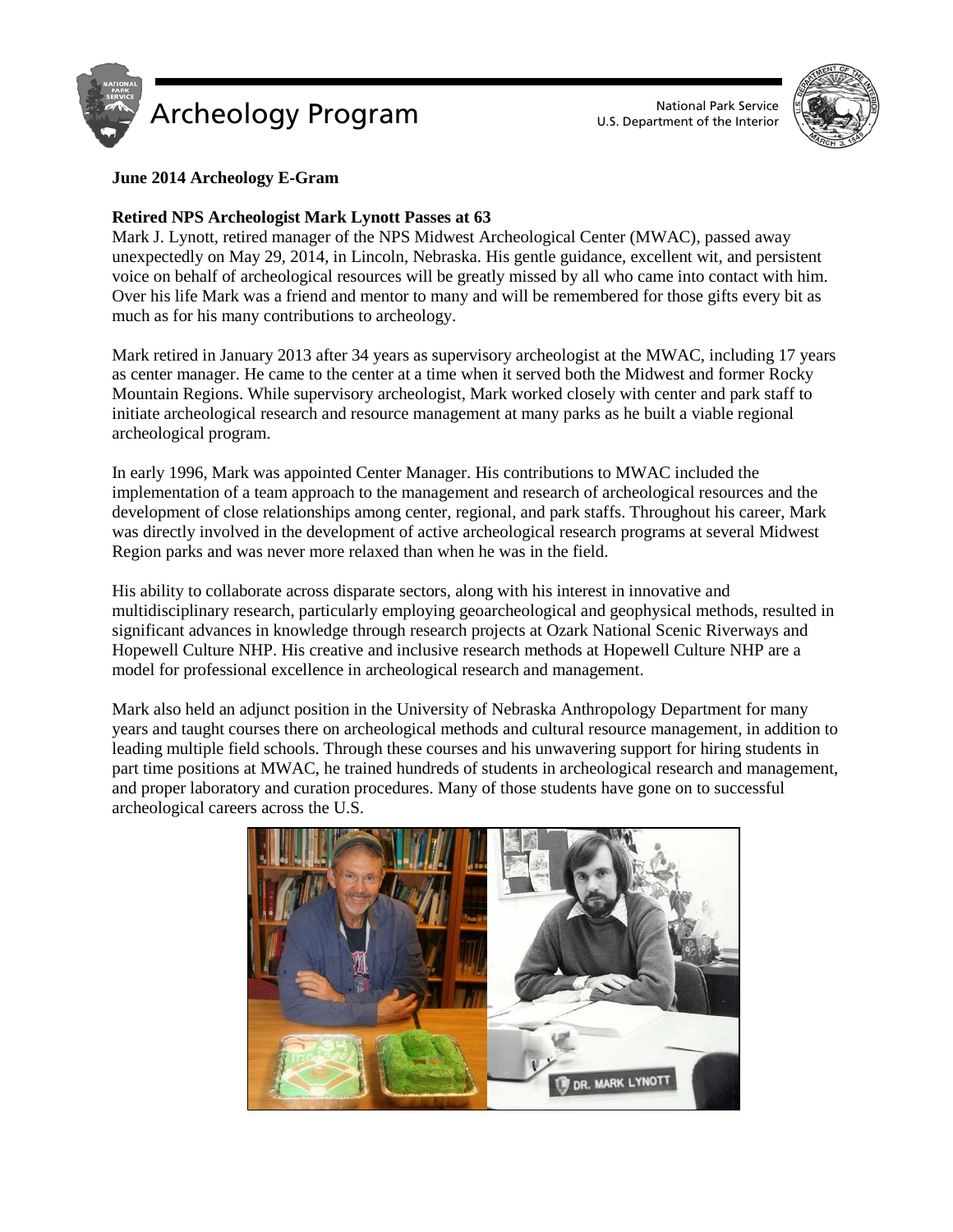Mark was an outspoken advocate for professionalism in archeology that included adherence to a code of ethics and standards of research performance. He served at one time as the President of the Society for Professional Archaeologists (the precursor to the present Register of Professional Archaeologists); and was a member of the Ethics Committee of the Society for American Archaeology and President of the Midwest Archaeological Conference at the time of his passing.

A memorial fund for Mark Lynott has been established and his family would appreciate that donations in his memory be sent to:

Mark Lynott Memorial Fund Hopewell Culture National Historical Park 16062 State Route 104 Chillicothe, OH 45601

For more information on Mark's NPS career, please read "NPS Archeologist Mark Lynott Retires" in the January 2013 issue of the *Archeology E-Gram*.

## **NPS Museum Curator David Kayser Is Retiring**

David Kayser, Carlsbad Caverns NP's museum curator, is retiring after a 30-year career with the NPS. Prior to joining Carlsbad Caverns NP, Dave worked at Tumacácori NHP, Chaco Culture NHP, Casa Grande Ruins NM and Bandelier NM. He also worked at the Arizona State Museum, Museum of New Mexico's Laboratory of Anthropology, and BLM in New Mexico and California.

The last 16 years of Kayser's career have been spent at Carlsbad Caverns NP, during which he collected, processed, and organized artifacts; identified photographs; and maintained thousands of documents in the park's museum collection. His extensive knowledge of Southwestern Native American history was integral to maintaining successful relationships between the park and Native American tribes.



#### *By Valerie Gohlke*

#### **Poverty Point National Monument Designated a UNESCO World Heritage Site**

UNESCO granted World Heritage Site designation to Poverty Point NM on June 22, 2014, during a meeting in Doha, Qatar. Poverty Point NM is the first Louisiana site to become a World Heritage site and the  $22<sup>nd</sup>$  designated site in the U.S.

Poverty Point NM's earthworks complex includes five mounds, six concentric semi-elliptical ridges separated by shallow depressions, and a central plaza. Created 3,100 to 3,700 years ago and used for residential and ceremonial purposes by hunter-gatherers, this constructed landscape was the largest and most elaborate of its time on the continent, with a form unseen anywhere else.

The U.S. nominated Poverty Point NM in 2013, but officials feared that nonpayment of dues to UNESCO could affect Poverty Point NM's designation chances. The U.S. stopped sending dues – about \$77 million per year, or 22% of UNESCO's total funding – in 2011, after the Palestinian Authority was admitted as a full member of the cultural agency.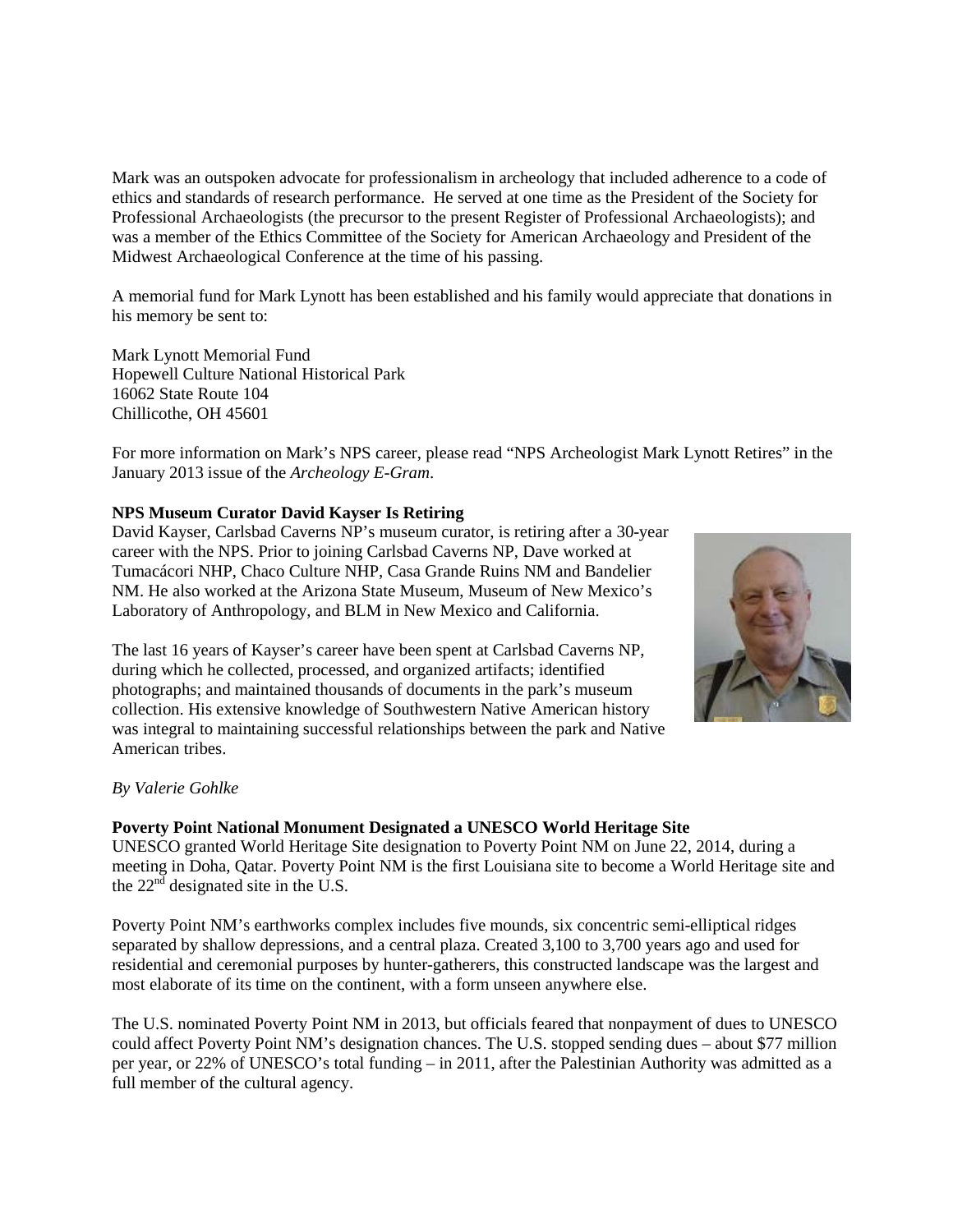

Poverty Point reconstruction (from www.britannica)

Senator Mary Landrieu, (LA) recently restored funding for U.S. dues to the World Heritage Program. The funding is part of the annual appropriations bill that funds the State Department and the U.S.'s foreign operations for FY2015. Landrieu included the funding so that Poverty Point NM had the best chance to gain World Heritage status, and to ensure that the 21 nations voted on the site's merits and not on the U.S.'s failure to pay its dues to the program.

Read more:<http://nyti.ms/1lkcn60>

For more information on Poverty Point NM's bid for World Heritage Site designation, read "Poverty Point National Monument's World Heritage Site Status in Doubt" in the May 2014 issue of the *Archeology E-Gram* at <http://www.nps.gov/archeology/pubs/egrams/1405.pdf>

For more information on Poverty Point NM, go to<http://www.nps.gov/popo/index.htm>

## **Prehistoric Footprint Found at Bryce Canyon National Park**

Quick thinking and a strong sense of stewardship has preserved a prehistoric footprint (yes, a footprint!). On June 19, 2014 Russell Fox and son Russell Fox Jr. reported a probable footprint exposed by erosion at Bryce Canyon NP. The following day they guided NPS archeologists Steven Dominguez and Jonathan Knighton-Wisor to the location. The site lies in a cutbank in the floodplain of a creek in the park.

Overall, it appears that a human foot was pressed onto a sheet of clay that did not derive from the location where it was found. The sheet lies over a mat of vegetation but is not mixed with it. The overall dimensions of the features of the impression, an apparent heel cup, arch, and ball of foot are consistent with a foot of approximately 19 cm length. No additional artifacts were found. The abrupt lower boundary of the vegetation mat that the sheet is lying on does not appear to derive from a natural stand of vegetation rooted in that spot. The vegetation mat may have been on the floor of a shelter. The condition of the materials and the abrupt upper boundaries of the materials suggest rapid burial relatively soon after placement.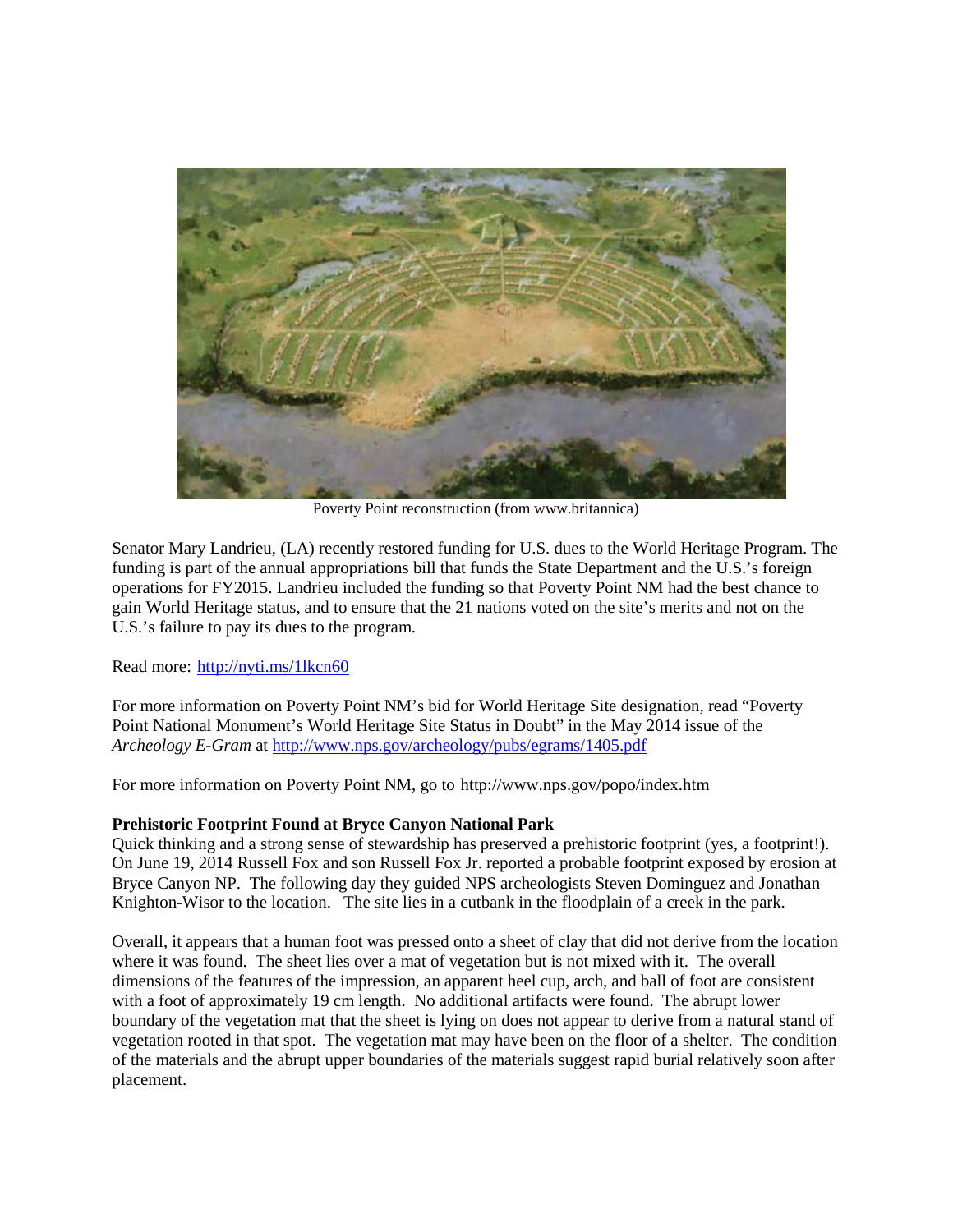The position of the sediment deposit and the limited soil development suggests that the upper surface of the deposit was in place between 100 years ago and, at a maximum, 1000 years ago. The topographic position and degree of soil development suggest that the sediment was deposited during a period of aggradation that occurred between 700 and 70 BP. The low position low in the sediment suggests that the materials are between 500 and 700 years old.

Archeologists are currently making plans for removal, conservation, and analysis of the footprint. The remainder of the deposit will be test-excavated.



Footprint found at Bryce Canyon NP

## **Drone Images Uncover Ancient Village Near Chaco Culture National Historical Park**

Archeologists John Kantner, University of North Florida, and Jesse Casana, University of Arkansas, tested drones near Chaco Culture NHP. Kantner has studied the landscape south of Chaco Culture NHP for decades, and has been hampered by ruins obscured by vegetation and buried in eroded sandstone. Using thermal imagery, Kantner and Casana recorded images revealing a 1,000-year-old village. Neverseen-before structures were recorded, yielding unique insight into who lived there and what the area was like prehistorically.

The archeologists used an advanced drone that was programmed to fly a precise, GPS-guided path while a thermal camera systematically imaged the ground surface. Images were then processed using specialized software that transforms hundreds of individual photos into an accurate "heat map" of the ground. In addition to locating masonry architecture, the drones identified a number of circular "cool" signals that are likely kivas.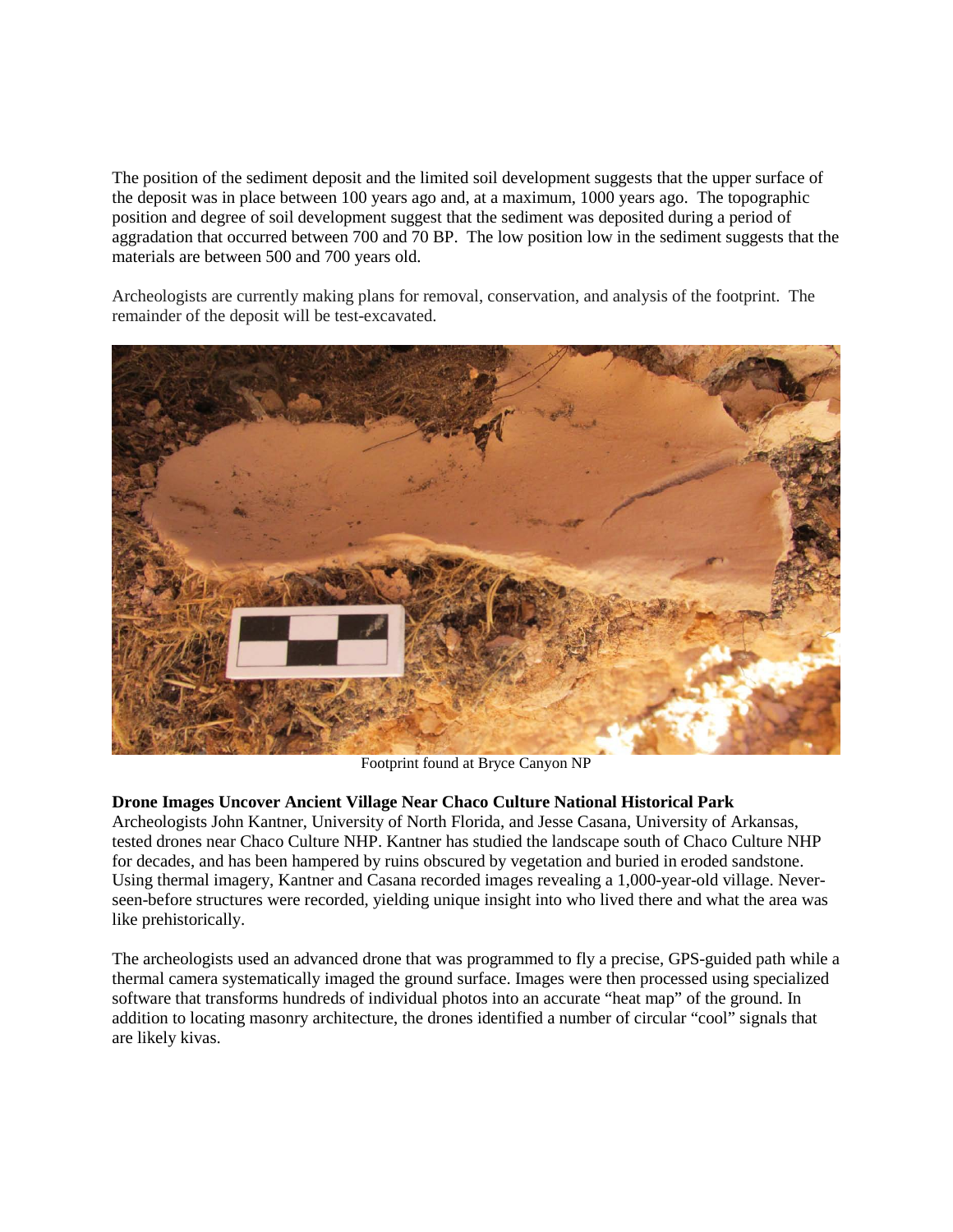The team is working on refining its methods and plans to use thermal imagery for research in other parts of the world, with the goal of making aerial thermography a routinely used method for uncovering the human past.

Read more: [http://www.sciencedaily.com/releases/2014/05/140507](http://www.sciencedaily.com/releases/2014/05/140507095311.htm) [095311.htm](http://www.sciencedaily.com/releases/2014/05/140507095311.htm)

For more information on Chaco Culture NHP, go to <http://www.nps.gov/chcu/index.htm>

## **Unmanned Aircraft Prohibited in National Parks**



Archeologists use drone to locate new prehistoric sites near Chaco Canyon NHP.

NPS Director Jarvis has signed Policy Memorandum 1405: Unmanned Aircraft – Interim Policy, affecting how permits are issued to archeologists using unmanned aircraft for research in the parks. All permits previously issued for unmanned aircraft will be suspended until reviewed and approved by the NPS Associate Director for Visitor and Resource Protection (ADVRP).

The policy memorandum directs superintendents to prohibit launching, landing, or operating unmanned aircraft on lands and waters administered by the NPS. The Associate Director must approve any new Special Use Permits for unmanned aircraft for search and rescue, fire operations, and scientific study, including archeological research.

Unmanned aircraft have already been prohibited at several NPS units. These parks initiated bans after noise and nuisance complaints from park visitors; an incident in which park wildlife were harassed; and park visitor safety concerns.

Last September, an unmanned aircraft flew above evening visitors seated in the Mount Rushmore NM amphitheater. Rangers concerned for visitors' safety confiscated the unmanned aircraft. In April, visitors at Grand Canyon NP gathered to enjoy the sunset, which was interrupted by a loud unmanned aircraft flying back and forth and eventually crashing in the canyon. Later in April, volunteers at Zion NP witnessed an unmanned aircraft disturb a herd of bighorn sheep, reportedly separating adults from young animals.

The policy memorandum is a temporary measure, and the next step will be to propose a service-wide regulation regarding unmanned aircraft. That process can take considerable time, depending on the complexity of the rule, and includes public notice of the proposed regulation and opportunity for public comment. Superintendents who have previously authorized the use of model aircraft for hobbyist or recreational use may allow such use to continue.

**Conversation with an Archeologist:** is taking a break this month. We're all in the field!

## **Gettysburg Archival and Museum Collections Now Online**

Gettysburg NMP's archival and museum collections are now available on NPS's Museum Collections web catalog, [http://museum.nps.gov/.](http://museum.nps.gov/) The catalog currently features digitized collections from 92 NPS units; and Gettysburg NMP's collection, alone, includes over 40,000 digitalized objects.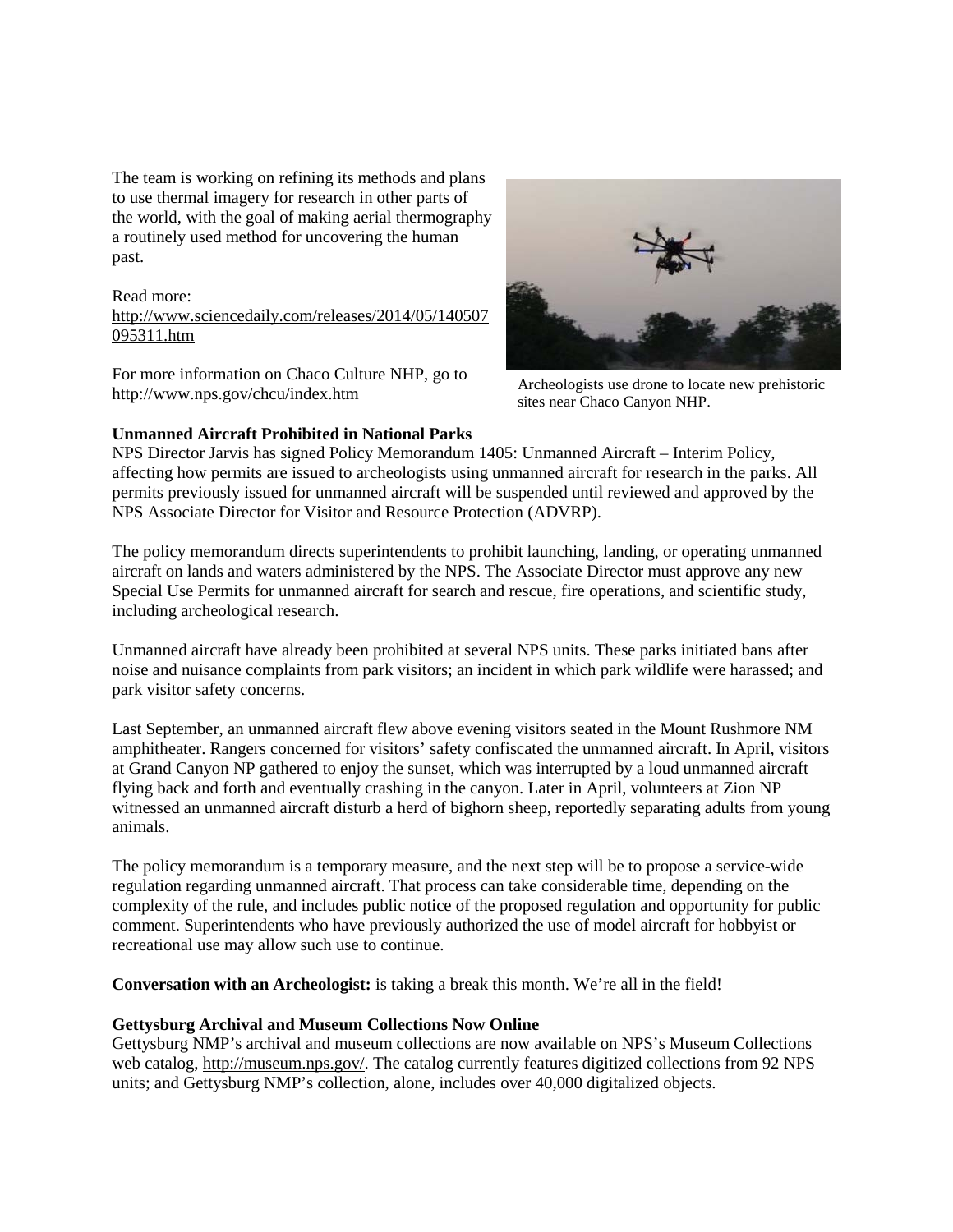The Gettysburg NMP collection contains an extensive array of objects and documents on the Battle of Gettysburg, its aftermath, its commemoration, and other parts of the Civil War. The collection includes books, documents, furnishings, and historic and prehistoric archeological artifacts. Notably, the collection holds the Gettysburg Cyclorama Painting, the largest and most complete painting of the battle.

Digitized images of these artifacts, in addition to objects from many other NPS units, are now available to the public on



Civil War era images from cartes-de-visite – 19th century visiting cards – from Gettysburg's collection

the Museum Collections catalog. Online visitors can perform simple or advanced searches by keyword, park name, object name, people, places, and date. Visitors can also browse or search collection highlights and park summaries.

Additionally, the Web Catalog Blog, found at [http://npscollections.blogspot.com/,](http://npscollections.blogspot.com/) interprets the collection for online visitors. The blog features portions of the collection, and covers a range of topics, including flags, basket making, and fossils.

The web catalog is a collaborative project between the NPS Museum Management Program and its CESU partner, the University of Tennessee, Knoxville.

**Contact**: Amber Dumler at amber\_dumler[at]nps.gov

**Civil War Human Remains off the Auction Block, Donated to Gettysburg National Military Park** After facing mounting criticism from the NPS and Civil War scholars, the Estate Auction Company, originally intending to sell the human remains of a Civil War soldier at an auction in early June, decided instead to donate the remains to Gettysburg NMP for burial in the park's Soldiers National Cemetery.

The human remains were unearthed in 1949 in a garden on the Benner Farm in Gettysburg, Pennsylvania. Notarized and handwritten documents said the remains, along with 13 other artifacts, were found 2 miles north of the farm's barn used as a Confederate field hospital during the Battle of Gettysburg.

The Estate Auction Company received the human remains and 13 artifacts through a consignment sale. According to Criminal Law 10-403, the transportation, sale, and purchase of human remains is only illegal if the remains were unlawfully removed from their resting place, which is unclear in this case.

The company had hoped the remains, which consisted of a cranium and assorted disarticulated teeth, would have sold for between \$50,000 and \$250,000 at auction in Hagerstown, Maryland.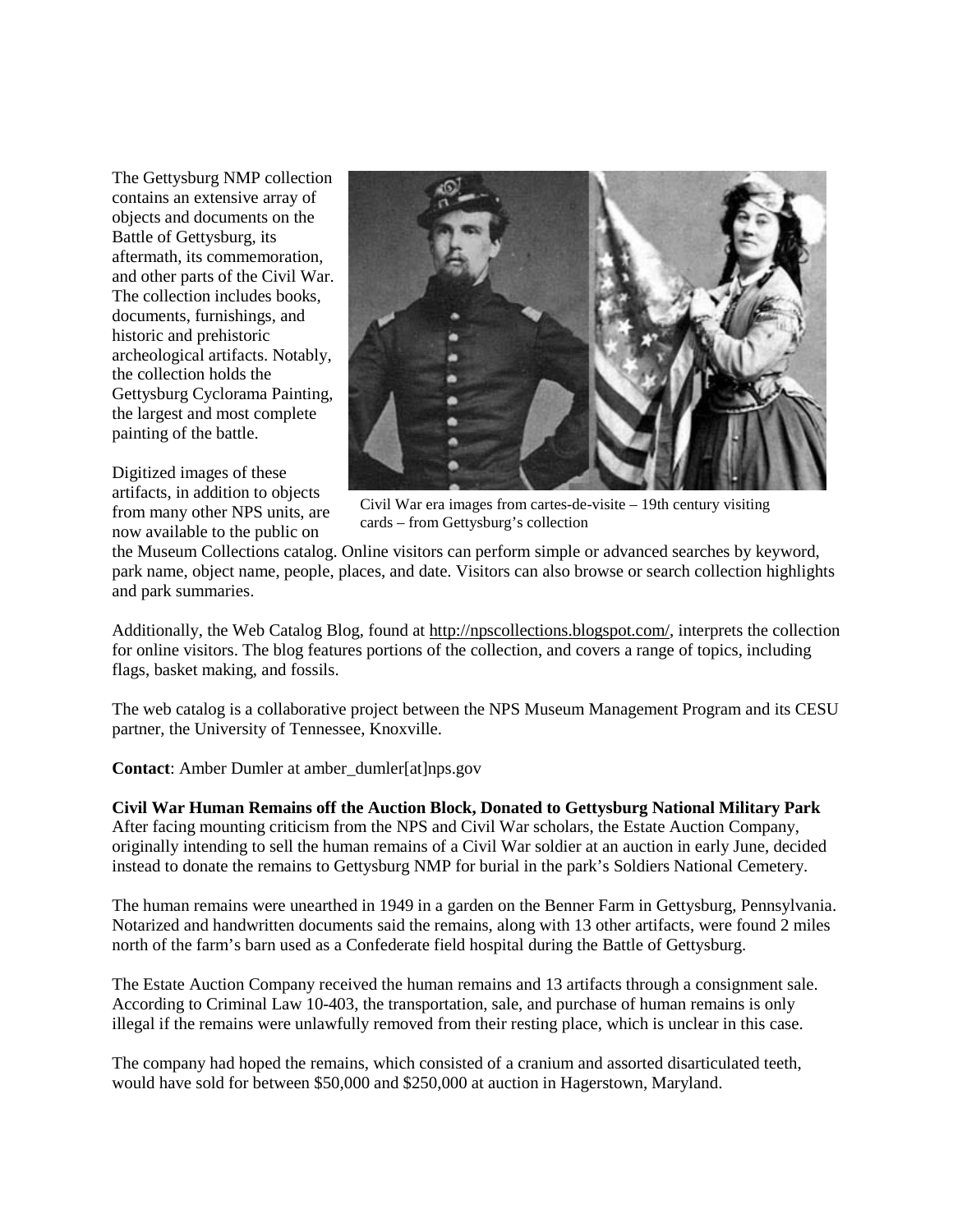There are still undiscovered soldier remains at Gettysburg NMP; the NPS does not permit archeological research at the park. The entire battlefield is considered a burial ground for the estimated 45,000 troops who died there in 1863.

Read more: [http://www.foxnews.com/us/2014/06/03/auction-skull-civil-war-soldier-found-at-gettysburg](http://www.foxnews.com/us/2014/06/03/auction-skull-civil-war-soldier-found-at-gettysburg-canceled-after-uproar/?intcmp=latestnews)[canceled-after-uproar/?intcmp=latestnews](http://www.foxnews.com/us/2014/06/03/auction-skull-civil-war-soldier-found-at-gettysburg-canceled-after-uproar/?intcmp=latestnews)

For more information about Gettysburg NMP, go to:<http://www.nps.gov/gett/index.htm>

#### **Werowocomoco, Powhatan's Seat of Power, May Become National Park Unit**

Several hundred acres of land along the York River in Virginia, believed by archeologists to be the center of the Powhatan chiefdom –with a population of 15,000 to 20,000 individuals at the time Captain John Smith established Jamestown in 1607 – is currently being considered as a possible addition to the NPS. Known as Werowocomoco, the land may have been the seat of power for Chief Powhatan and where, according to popular and controversial legend, Pocahontas appealed to Powhatan, her father, to spare Smith's life.

Through archeological excavations, a large longhouse was discovered, in addition to the outlines of ditches that archeologists believe delineated sacred and secular portions of Werowocomoco.



Archeological excavation at Werowocomoco

President Obama has set aside \$6 million to acquire more than 250 acres of the Powhatan chiefdom that includes Werowocomoco. If Congress approves the 2015 proposed budget, the land will be purchased from the existing owners. The NPS will work closely with tribes and others on how to best interpret the site. Werowocomoco also will be a stop along the Captain John Smith Chesapeake NHT, which charts the exploration of the Chesapeake Bay and its tributaries by Smith and crew.

Read more: [http://bigstory.ap.org/article/obama](http://bigstory.ap.org/article/obama-eyes-sacred-va-indian-site-us-park-unit)[eyes-sacred-va-indian-site-us-park-unit](http://bigstory.ap.org/article/obama-eyes-sacred-va-indian-site-us-park-unit)

For more information on Captain John Smith Chesapeake NHT, go to<http://www.nps.gov/cajo/index.htm>

## **New Mobile Museum Visits Effigy Mounds National Monument**

Effigy Mounds NM has partnered with the University of Iowa and the Office of the State Archaeologist to bring the university's brand-new Mobile Museum to the monument and area schools on May 29 and 30, 2014. The interactive Mobile Museum, which resembles a "Class A" motorhome, is a museum-on-wheels that features an array of exhibits that focus on different eras in Iowa's history.

The museum features cultural history and Iowa archeology displays; and an interactive digital wall about the University of Iowa's space research, the Santos virtual soldier program, and the University of Iowa Flood Center's flood prediction mapping systems.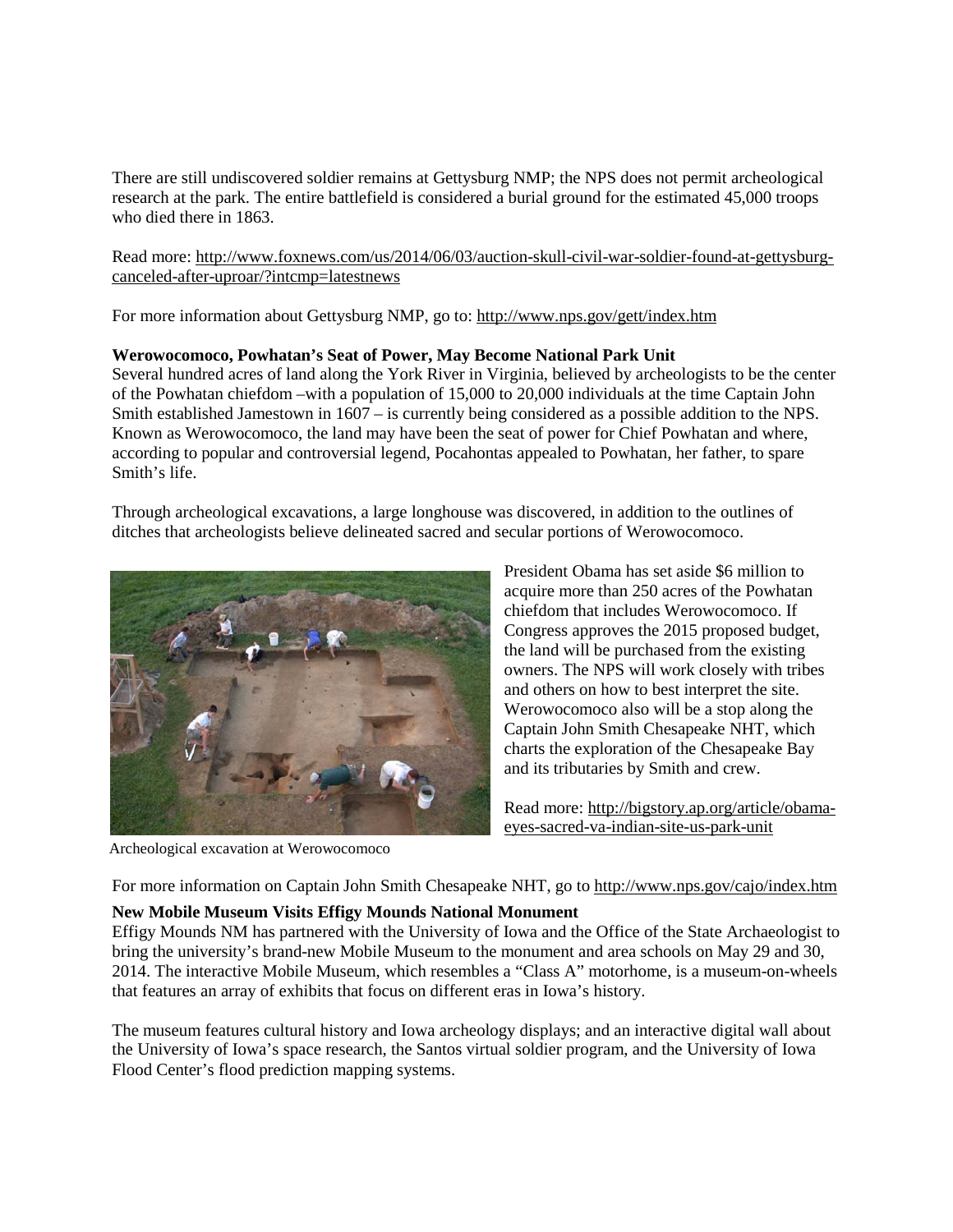Mobile Museum staff, including Effigy Mounds NM rangers, gave tours of the museum at primary schools near the monument, and to the public. A total of over 600 students and local residents toured the museum during the two day visit.

The museum's static displays will be periodically changed to keep information fresh for repeat visitors. A scoping exercise is currently underway to determine the feasibility of developing Effigy Mounds NM exhibits for the museum in time for the 2016 NPS Centennial celebration.



*By Bob Palmer, Chief Ranger*

Students from Waterville Elementary with rangers and Office of the State Archaeologist staff during the visit of the Mobile Museum to northeast Iowa. NPS photo.

# **NPS Awards \$200,000 to Protect Two Civil War Battlefields**

NPS Director Jarvis announced more than \$200,000 in grants from the Land and Water Conservation Fund to help preserve land at South Mountain Battlefield in Maryland (\$116,492) and Appomattox Court House NHP in Virginia (\$92,676). These Civil War sites are threatened with damage or destruction by development.

The grants are from the American Battlefield Protection Program, one of more than a dozen programs administered by the NPS that provides states and local communities with technical assistance, recognition, and funding to help preserve their own history and create close-to-home recreation opportunities. Battlefields listed in the NPS's Civil War Sites Advisory Commission [Report on the](http://www.nps.gov/hps/abpp/cwsac/cws0-1.html)  [Nation's Civil War Battlefields](http://www.nps.gov/hps/abpp/cwsac/cws0-1.html) (CWSAC Report) are given more consideration for the Civil War battlefield land acquisition grants.

Grants are awarded to units of state and local governments for the fee simple acquisition of land, or for the non-federal acquisition of permanent, protective interests in land (easements). Private non-profit groups may apply in partnership with state or local government sponsors.

Complete guidelines for grant eligibility and application forms are available online at: [http://www.nps.gov/history/hps/abpp.](http://www.nps.gov/history/hps/abpp)

**Contact:** Elizabeth Vehmeyer, Grants Management Specialist, at 202-354-2215 or elizabeth\_vehmeyer[at]nps.gov.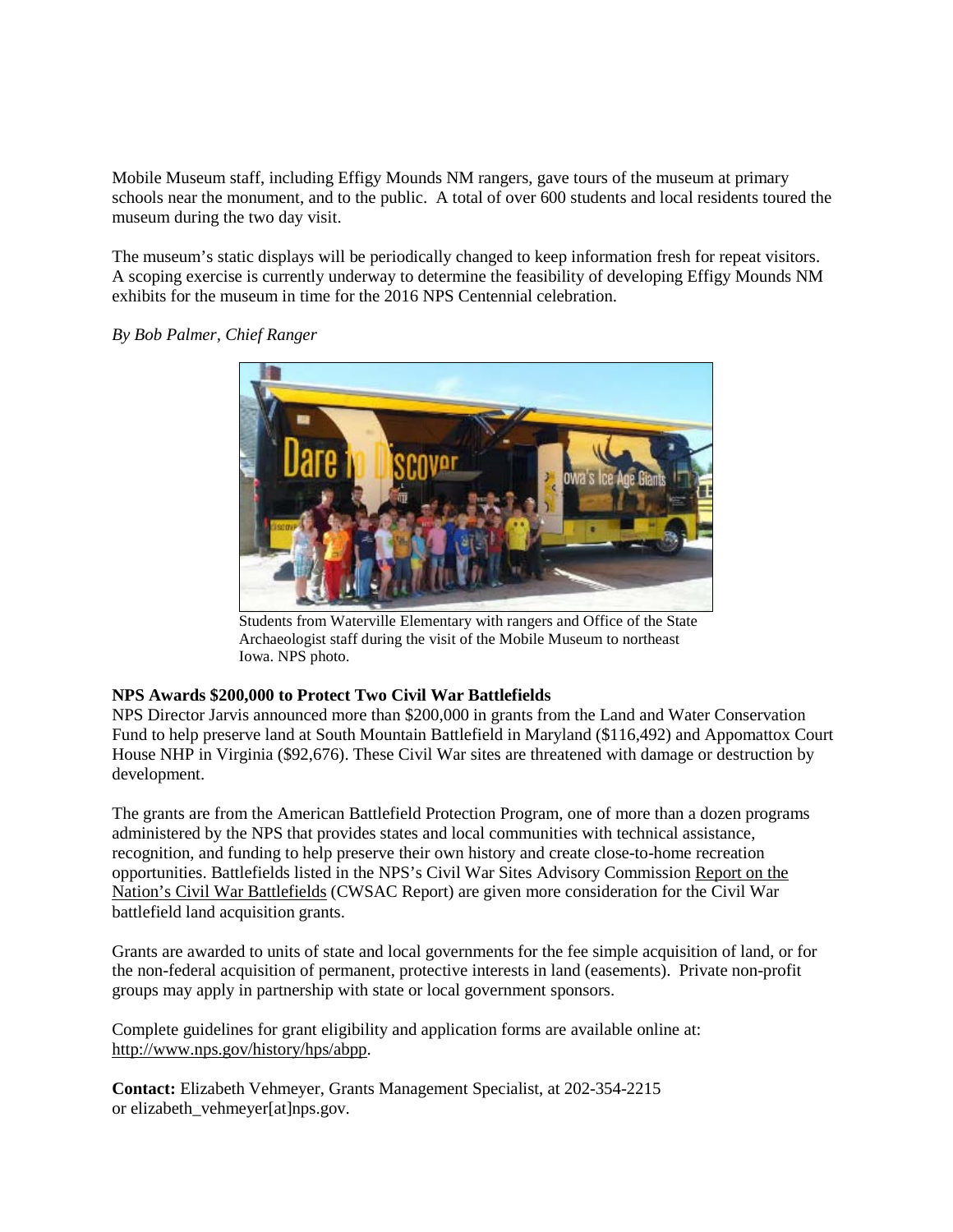#### **Former Superintendent of Effigy Mounds NM Faces Federal Investigation**

Tom Munson, a retired superintendent of Effigy Mounds NM, is facing a Federal investigation three years after disclosing he had Native American remains, removed from the monument over 20 years ago. Former Effigy Mounds NM employee, Sharon Greener, brought the issue to the attention of current superintendent, Jim Nepstad, in April 2011. Greener revealed that Munson directed her to pack up the human remains in two cardboard boxes in 1990. Greener was told the artifacts were being deaccessioned from the museum collection. Greener kept an inventory of the artifacts, and told subsequent superintendents about what happened.

Munson denied having the human remains until three years ago.

In 2011, Munson returned the remains to Effigy Mounds NM. Upon the return of the artifacts, Nepstad formed a review committee that included archeologists and tribal officials. All the absent remains have been recovered, and are in the process of being returned to tribes for proper reburial.

The U.S. Attorney's Office is now considering whether to pursue any charges.

This investigation is separate from a recent incident involving another former superintendent of Effigy Mounds NM, Phyllis Ewing, who oversaw \$3 million in illegal construction projects at the park.

Read more: [http://www.press-citizen.com/story/news/2014/05/27/feds-investigate-handling-of-effigy](http://www.press-citizen.com/story/news/2014/05/27/feds-investigate-handling-of-effigy-mounds-ancient-remains/9630471/)[mounds-ancient-remains/9630471/](http://www.press-citizen.com/story/news/2014/05/27/feds-investigate-handling-of-effigy-mounds-ancient-remains/9630471/)

For more information on Phyllis Ewing, read "Former Superintendent Fired for Damaging Resources at Effigy Mounds National Monument" in the May 2014 issue of the *Archeology E-Gram* at <http://www.nps.gov/archeology/pubs/egrams/1405.pdf>

#### **Conference Held to Initiate Theme Study, Identify NHLs for Reconstruction Era**

NPS historians and leading scholars of the Reconstruction Era recently met in Washington, DC to discuss a Reconstruction theme study and how to bolster interpretation of Reconstruction throughout the NPS and at National Historic Landmarks (NHLs).

Scholars at the conference characterized Reconstruction, starting as early as 1861 and lasting through the turn of the  $20<sup>th</sup>$ century, as an era that grappled with wide-spread political, economic, social, and cultural changes in reaction to the Civil War, the reintegration of the Southern states into the Union, and the disbanding of slavery. The historical ramifications of Reconstruction are poorly understood.

Fort Smith NHS can tell the story of Reconstruction through archeology.

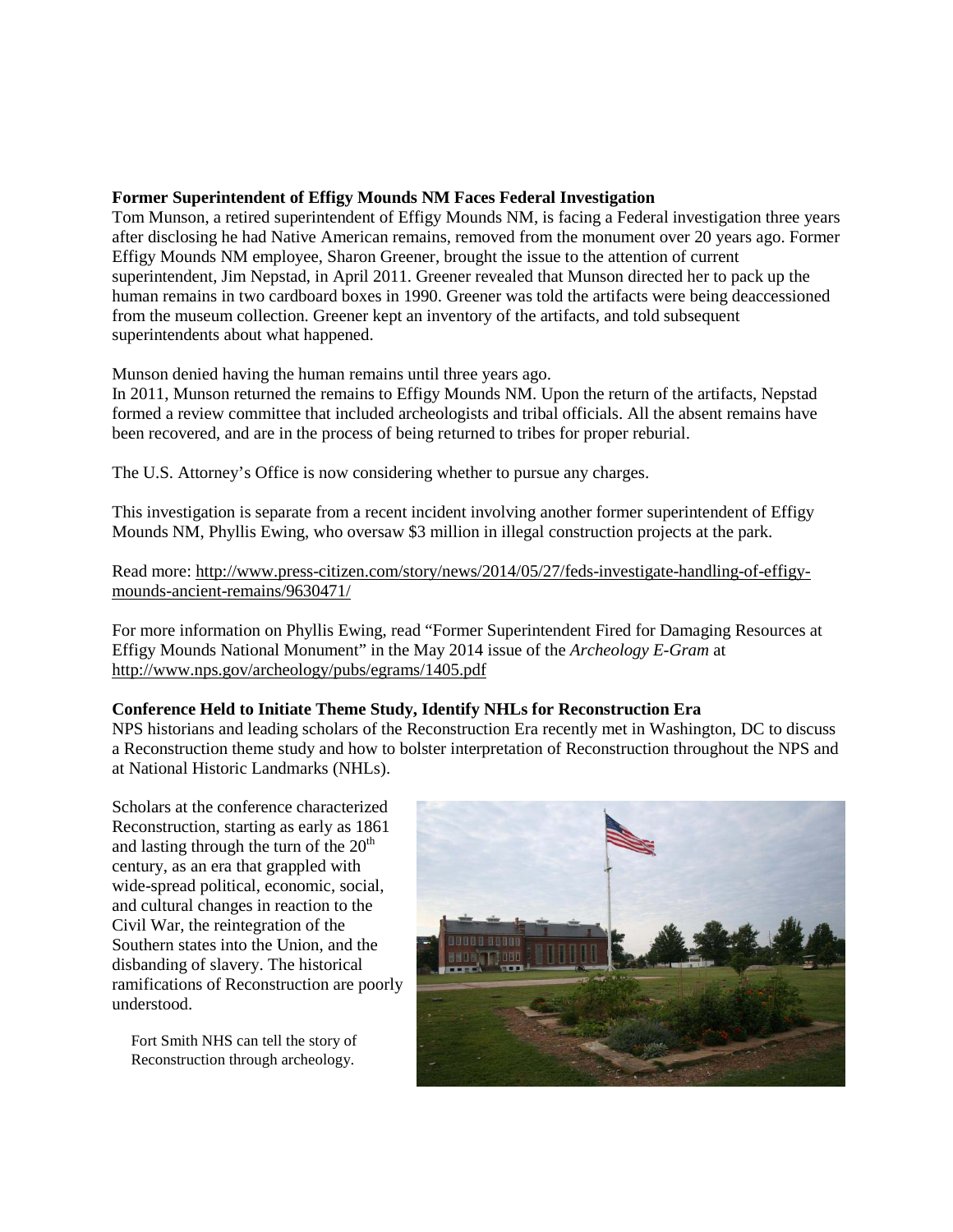Attendees at the conference identified six themes for study: civil unrest and violence; black institutionbuilding; enfranchisement and new democracy; land and labor; federal power; and modernizing and remaking the south.

Currently, there are few NPS units and NHLs that tell the stories associated with the era. A main goal of the conference was to identify places that tell the story of Reconstruction and could be incorporated into a new NPS unit or designated as NHLs.

Significant sites discussed include several that could use archeology to interpret Reconstruction for the public. Fort Smith NHS in Arkansas contains archeological resources to tell the story of Reconstruction in the west; for example, how black deputy US Marshals who worked in Indian Territory had authority and responsibilities unavailable to them under Jim Crow laws in the south.

Additionally, St. Catherine's Island in Georgia supported a community of former slaves after the Civil War and, despite a catastrophic hurricane in 1893, contains archeological resources from the era with a high degree of integrity that could yield information about black communities during Reconstruction.

The Reconstruction theme study is just one in a series of recent initiatives supported by the NPS to incorporate a more complete understanding of American history into the interpretive measures at NPS units, and to designate NHLs that reflect this diversity. Other recent theme studies include American Latino Heritage, and Japanese Americans and World War II.

For more information on NHL theme studies, go to<http://www.nps.gov/nhl/learn/themestudieslist.htm>

**Archeology Informs NHL Designation Decisions at NPS Landmarks Committee Meeting** The NPS Advisory Board's Landmarks Committee voted on May 28-29, 2014 to pass 11 nominated National Historic Landmarks (NHLs) to the NPS Advisory Board for further consideration.

One of the nominations, Fort Union NM in North Dakota, occupied in three phases spanning 1851 to 1889, was submitted for updated documentation, including considerable augmentation to its Criterion 6 designation. Criterion 6 recognizes the eligibility of nationally significant archeological properties. Extensive archeological research has taken place at Fort Union NM since its original NHL designation, especially during the 1970s and 1980s. The present NHL nomination reflects this substantial increase in knowledge about site.



Fort Union NM is seeking updated documentation for its archeological significance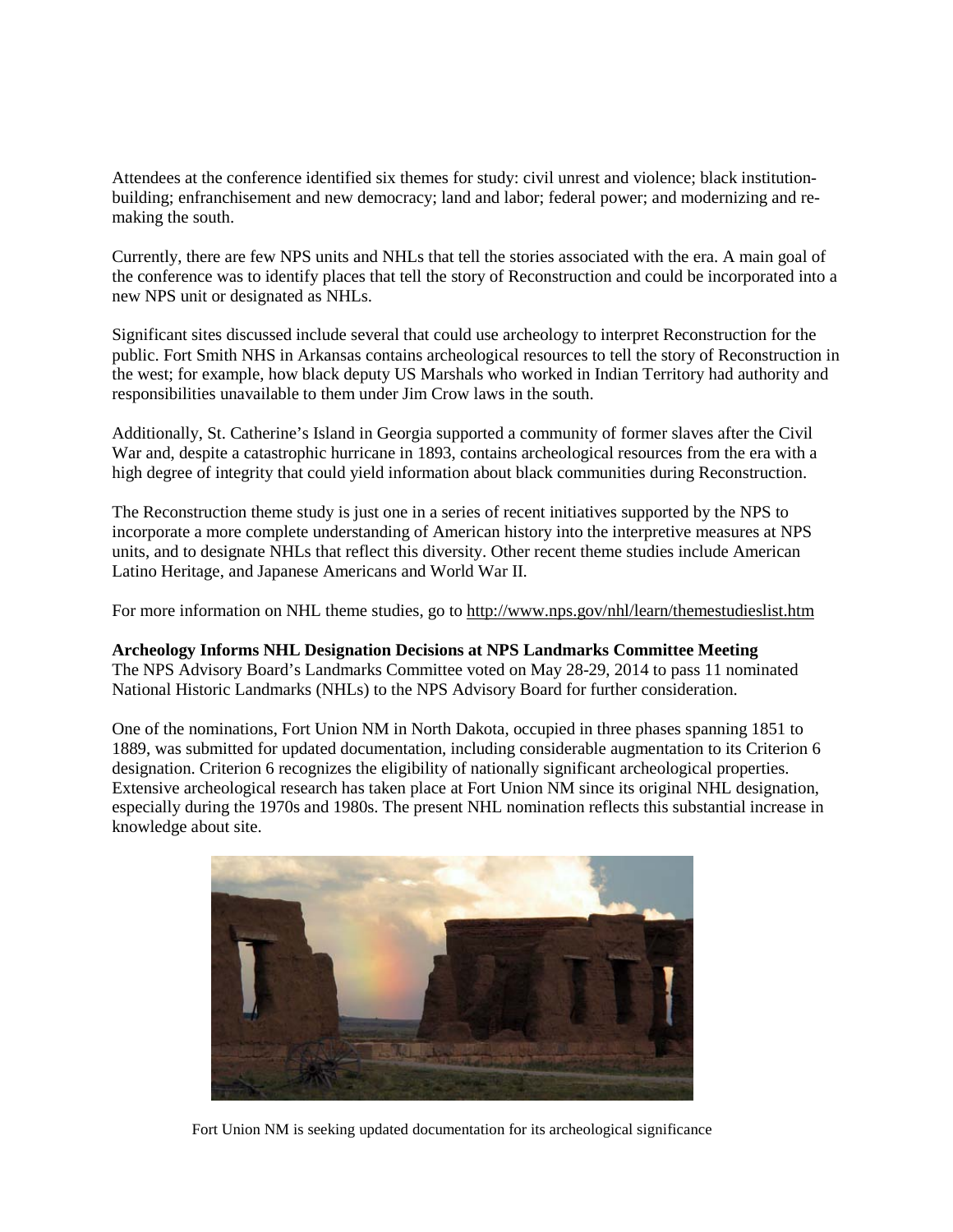Archeological excavations have recovered millions of artifacts at Fort Union NM, and the size and diversity of the collection makes it one of the foremost assemblages of fur trade era artifacts in the world. Expanding the NHL documentation of Fort Union NM in terms of Criterion 6 recognizes the potential of the unexcavated portion of the site (50%) to significantly contribute to the story of the frontier experience in North America.

Two other existing NHLs seek updated documentation. The Cliveden estate, occupied in the mid-1700s in Pennsylvania and Fort Smith NHS in Arkansas relied on archeological research to support their expanded documentation, but did not list Criterion 6 as a reason for NHL eligibility.

Cliveden used archeological research to expand its knowledge of slavery and servitude at the estate. Similarly, Fort Smith NHS, commissioned from 1817 to 1896, used archeology to locate the fort's architectural elements. But because of  $20<sup>th</sup>$  century development projects, much of the archeological integrity has been compromised. Integrity is a crucial factor for determining NHLs, and the lack of integrity deems Fort Smith NHS ineligible under Criterion 6.

The NPS Advisory Board will review the nominations later this year and make recommendations to the Secretary of the Interior, who will determine which sites will become NHLs.

For more information on NHLs, go to<http://www.nps.gov/nhl/index.htm>

# **Rock Art in Nine Mile Canyon Vandalized, Investigation Underway**

Unknown vandals etched the initials "JMN" next to a rock art image of a pregnant buffalo in Nine Mile Canyon on BLM land in southern Utah. Authorities were given the license plate number of a vehicle seen in the area and a description of the people inside.

Thousands of people visit the rock art panels in Nine Mile Canyon each year, which date between AD 900 and 1250. The Ute Tribe considers the rock art sites sacred family heirlooms. The canyon was explored by John Wesley Powell in 1869, and the 9th Cavalry, a regiment of African Americans, built the road and the telegraph line.



Petroglyphs in Nine Mile Canyon

Nine Mile Canyon is considered the greatest abundance of well-preserved rock art in the west, and is often referred to as the "world's longest art gallery."

Read more:<http://www.sltrib.com/sltrib/mobile/57992933-68/rock-art-panel-popular.html.csp>

For more information on Nine Mile Canyon, go to [http://www.blm.gov/ut/st/en/fo/vernal/recreation\\_/nine\\_mile\\_canyon.html](http://www.blm.gov/ut/st/en/fo/vernal/recreation_/nine_mile_canyon.html)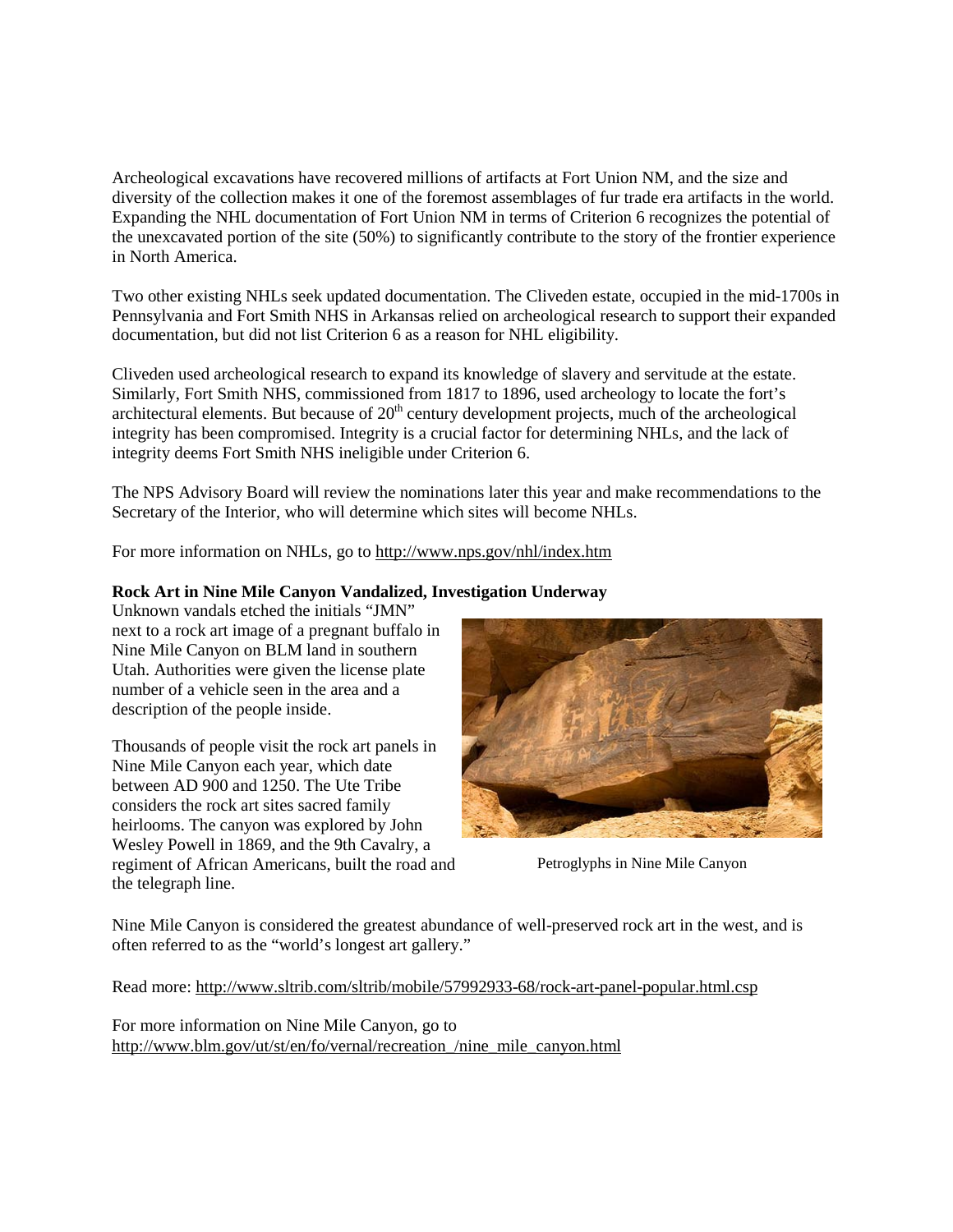## **Library of Congress to Launch New Congressional Website**

THOMAS, a Library of Congress website launched in the mid-1990s, will be replaced by the new Congress.gov. This platform enhances visitor access through features such as videos explaining the legislative process, compatibility with mobile devices, and a user-friendly presentation. It is an important tool for researching Congressional activities pertaining to archeology.

The new website currently exists in beta form a[t beta.congress.gov,](http://beta.congress.gov/) and is expected to completely replace THOMAS in 2015. The beta site provides modern functionality, including single search across all collections and all dates; meaningful, persistent URLs; and faceted search results.

THOMAS will continue to be operational until all information is available on the new site. To access saved THOMAS links, refer t[o Linking to Congress.gov](https://beta.congress.gov/help/faq/transitioning-thomas-handles-or-links) for instructions.

#### **NPS Offers Grants for Maritime History Education and Preservation Projects**

The NPS announced \$1.7 million in grant funding through its Maritime Heritage Program for projects that teach about or preserve sites and objects related to U.S. maritime history. The grants are available to state, tribal, and local governments, and private non-profit organizations.

This round of grants marks the first time funds have been available through the National Maritime Heritage Grant Program since 1998. Administered by the NPS in partnership with the Maritime Administration, the grants are supported by revenue from scrapping vessels in the Maritime Administration's National Defense Reserve Fleet and selling the recycled metal.

In 1998, 39 grants amounting to over \$650,000 were awarded to projects in 19 states and D.C. These grants contributed to the preservation and conservation of historical structures and vessels; archeological research; and educational projects, including exhibitions and outreach/interpretive programs.

Due to environmental and worker safety concerns associated with the initial project, the program was discontinued after the first round of grants. In 2013, the NPS and Maritime Administration established a partnership to promote and advance public awareness and appreciation for the nation's maritime heritage, including re-establishment of the grants. Sales of obsolete ships will continue to provide annual grant funding at approximately the same level over the next four years.

Funds for education projects, such as school curriculum, interpretive programs, and web pages, can amount to \$25,000-\$50,000. Preservation projects, including the restoration of ships and other maritime resources, may be awarded \$50,000-\$200,000.

Details of the grant program, including the application process, are available online at [http://go.nps.gov/14n1n8;](http://go.nps.gov/14n1n8) grant applications will be accepted through September 23, 2014.

#### **FLETC to Offer ARPA Training at Valley Forge National Historic Park**

The Federal Law Enforcement Training Center (FLETC) and NPS are co-sponsoring "Archeological Resources Protection Training Program" (XP-ARPTP-402) at Valley Forge NHP on August 4-8, 2014.

This 37-hour course will provide training in all aspects of an archeological investigation and prosecution, and culminates in a 12-hour archeological crime scene practical exercise, during which law enforcement officers and archeologists will work as a team to investigate and document a crime scene. Attendees will gather and process physical evidence; write incident reports, executive summaries, search warrants, and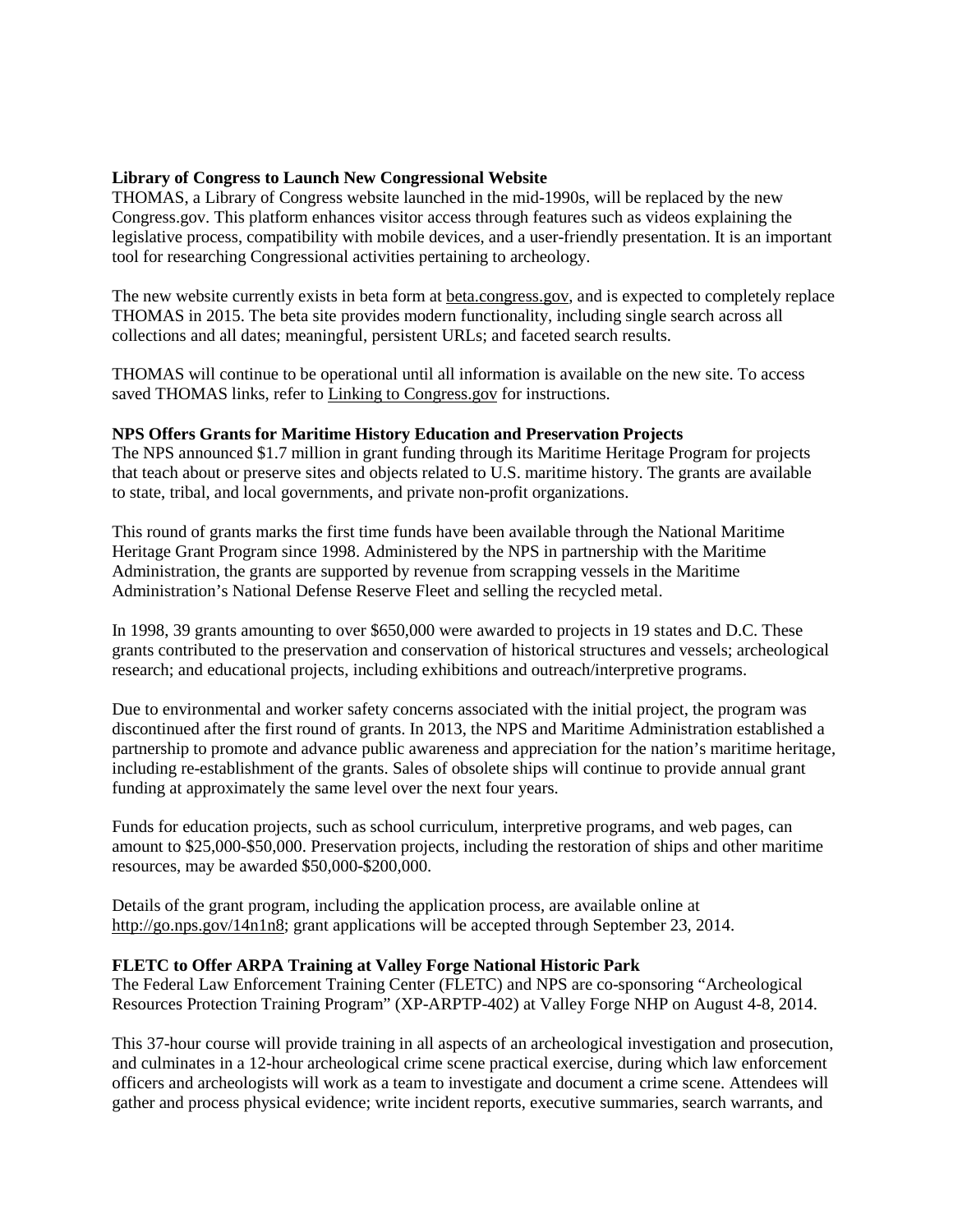damage assessments; and provide testimony in a courtroom scenario. This training is open to all law enforcement officers, prosecutors, and Federal archeologists.

Federal employees outside the NPS should contact their national academy representatives at FLETC to register. Contact FLETC instructor Charles Louke (912) 280-5138 for course information.

**Contact:** Wiley Golden at (912) 267-2246.

## **Slightly Off-Topic: 86-Year-Old NPS Employee Recognized by Yosemite National Park**

Last October, Betty Reid Soskin, the NPS's most senior employee at age 93, was recognized with national news coverage. Sorkin, a ranger at Rosie the Riveter World War II Home Front NHP, featured in an AP story as a public servant furloughed from a job she loves during the government shutdown.

Now Julia Parker, an 86-year-old cultural demonstrator, recently received recognition via the 2013 Barry Hance Memorial Award for her 54 years at Yosemite NP. The award is named in honor of Barry Hance, an NPS employee who died in an avalanche while plowing the Tioga Road in 1995, and is presented annually to employees who exemplify a positive attitude, a concern for fellow employees, and a love for Yosemite NP*.*



(Left to Right) Paul Ollig, Deputy Chief of Interpretation, Don Neubacher, Superintendent, Julie Parker, award winner, Stephen Lynds, award winner, Mark Marschall, retired NPS employee, and Shelton Johnson, Park Ranger.

Born in 1928 in Marin County, California, Parker moved frequently during her early years because of her parents' jobs as migrant farm workers. When she was 6 years old, her parents passed, and she was placed in foster care and sent to BIA boarding school in Nevada. At 17, she married Ralph Parker, whose grandmother, Lucy Telles, a cultural demonstrator at Yosemite NP, introduced Julia to basket weaving.

Parker pursued extensive training in basket weaving, and her baskets have gained worldwide attention. In the 1980s, she presented a basket to Queen Elizabeth of England. Her baskets are featured in museums and private collections throughout the world, and she continues to make baskets in ways that honor ancient traditions.

Parker started at Yosemite NP as a laborer, followed by an interpretive park ranger, and is currently working in the Yosemite Valley Museum. Her primary duties include teaching visitors about the history of American Indians, providing cultural demonstrations, and basket weaving demonstrations.

Though the Barry Hance Memorial Award is typically presented to one employee annually, the Awards Committee felt that two nominees were deserving of the award this year. Stephen Lynds, a trails supervisor at Yosemite NP, was the second recipient.